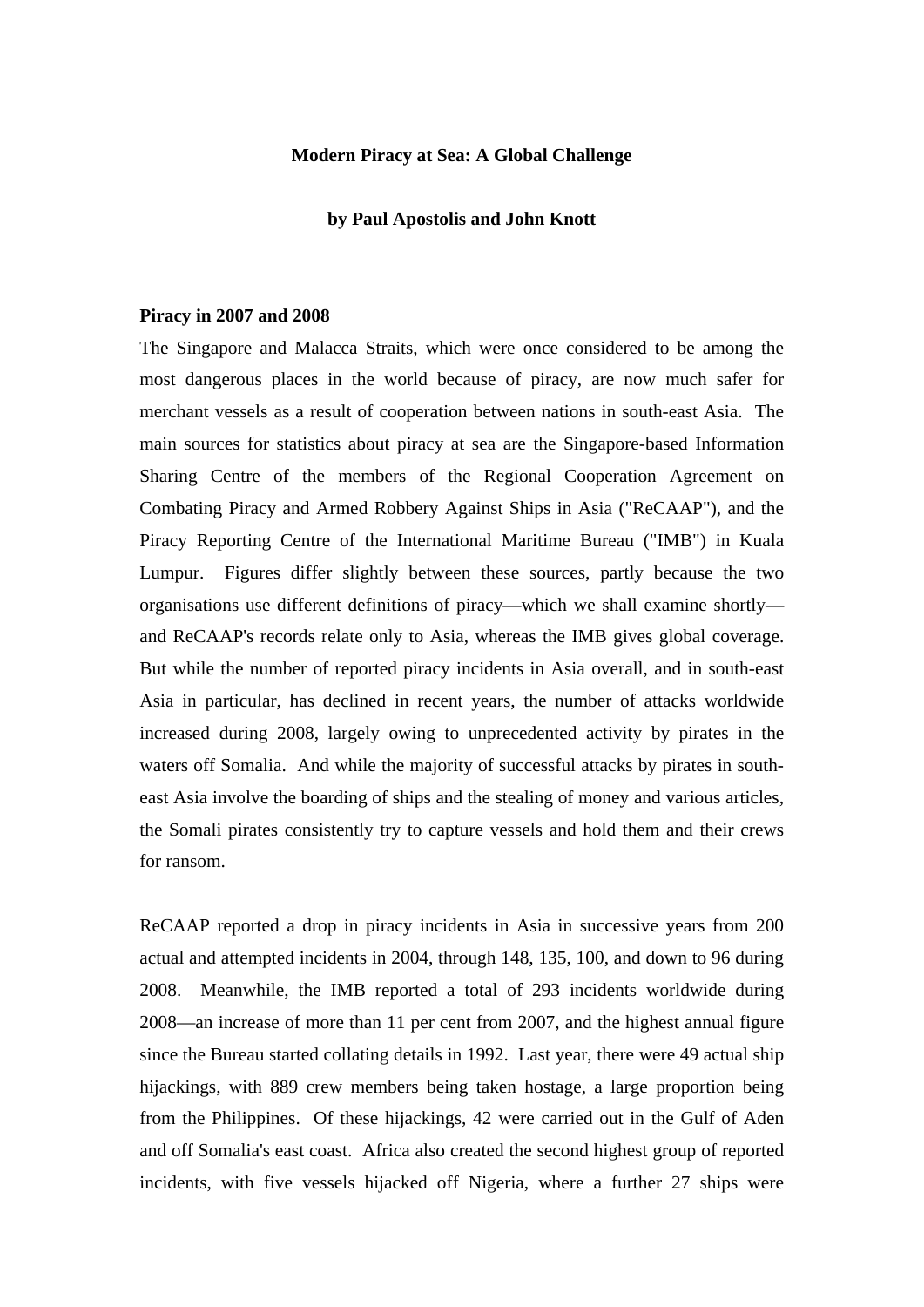boarded and 39 crew members were kidnapped. And the IMB noted that true figures for Nigeria, including details of incidents not formally reported to them, would have been even higher.

# **Causes of Somali piracy**

The initial cause of piracy attacks in the Gulf of Aden and off the east coast of Somalia—where the in-shore sea is rich in lobsters, sharks, and pelagic fish with high unit values such as tuna and mackerel—is sometimes attributed to efforts by Somali fishermen to restrict illegal fishing by foreign trawlers, and sometimes to retaliation for the illegal and well-documented dumping of toxic waste by vessels of various nations. But whatever the initial cause may have been, it is clear that the Somali pirates are now motivated by the prospect of acquiring large sums of money by hijackings—which is the most lucrative form of activity available to them. It is this feature which justifies describing the participants as pirates (who are after personal gain), rather than as terrorists (who by definition are politically motivated). The distinction is important for many reasons, including the scope of many insurance policies, and the legality of ransom payments.

### **Terminologies**

We drew attention earlier to differences between the IMB and ReCAAP in the definitions of piracy on which they base their respective methodologies. ReCAAP, established in 2006 between 16 countries in Asia, follows the International Maritime Organisation in adopting the definition in Article 101 of the United Nations Convention on the Law of the Sea of 10 December 1982 ("UNCLOS"). This essentially restricts piracy to acts occurring on the high seas. On that basis, an act which is otherwise equivalent to piracy, but which occurs within a country's territorial waters, would be classed simply as armed robbery. This contrasts with the situation under the IMB's wider and more robust definition, which also includes acts occurring within a country's territorial waters. The IMB's definition is:

"An act of boarding or attempting to board any ship with the apparent intent to commit theft or any other crime and with the apparent intent or capability to use force in furtherance of that act."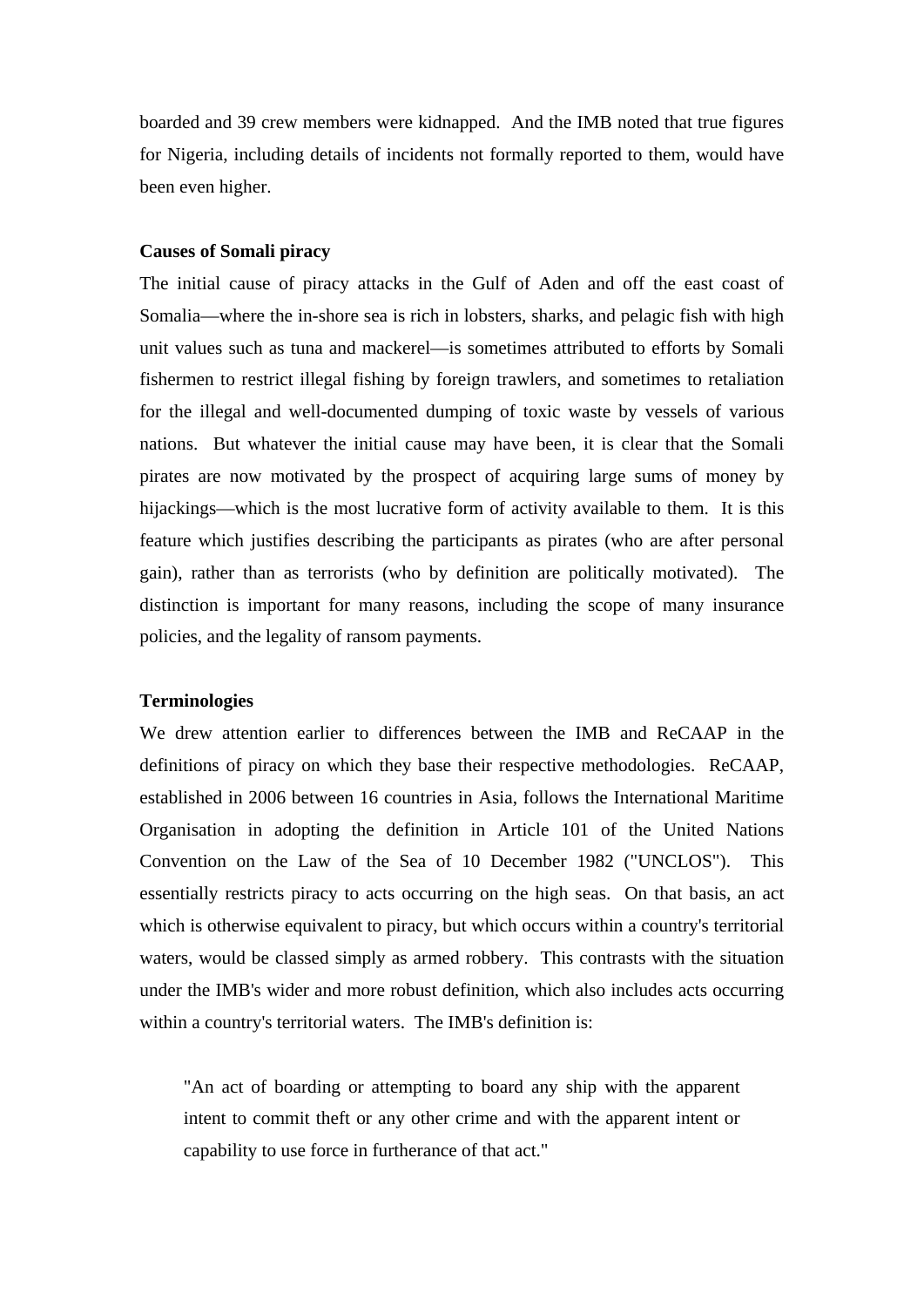#### **Marine Insurance Policies**

For the purpose of marine insurance policies subject to English law, the IMB's definition—insofar as it does not restrict piracy to incidents occurring on the high seas—comes closer to the test applied by English courts in cases such as *The Andreas Lemos* [1982] 2 Lloyd's Rep. 283. There, Mr Justice Staughton found that there was compelling authority that in public international law, piracy could only occur outside the jurisdiction of any state. However, he considered that the fact that for international law, piracy was restricted to the high seas, was not relevant to domestic disputes involving the interpretation of insurance contracts. He further held that for the latter purpose "the high seas" was not synonymous with simply the areas outside territorial waters, or (more widely) with all areas within the common law jurisdiction of the Court of Admiralty. Rather, if a ship was, within the ordinary meaning of the phrase "at sea", or if an attack on her could be described as "a maritime offence", then for the business purpose of a marine insurance policy the ship was in a place where piracy could be committed.

A point to bear in mind is that *The Andreas Lemos* was fought in the context of the then standard English Marine Policy with an FC&S (free of capture and seizure) exclusion clause attached. Until 1983, the standard war risks policies used in the London market covered losses caused by piracy that fell within a hull policy FC&S exclusion. Since that time, and as a result of strong criticism of the wording of marine policies generally, new policy wordings were introduced by both Lloyd's and the Institute of London Underwriters. The Institute Time Clauses (Hulls) were revised in October 1983, and from that time they included cover against piracy as a hull risk.

This feature remained unchanged when the clauses were again revised in 1995. In those ITC wordings there is cover for the perils of "violent theft by persons from outside the vessel" under Clause 6.1.3, and for "piracy" under Clause 6.1.5. Subsequently, the International Hull Clauses ("IHC") became available, having been introduced in 2002 and amended in 2003. The corresponding clauses in both versions of the IHC are 2.1.3 (violent theft) and 2.1.5 (piracy). But there is no definition of either peril in any of the wordings. A later development is the ability of underwriters to transfer piracy cover [back] into war risk policies, using clauses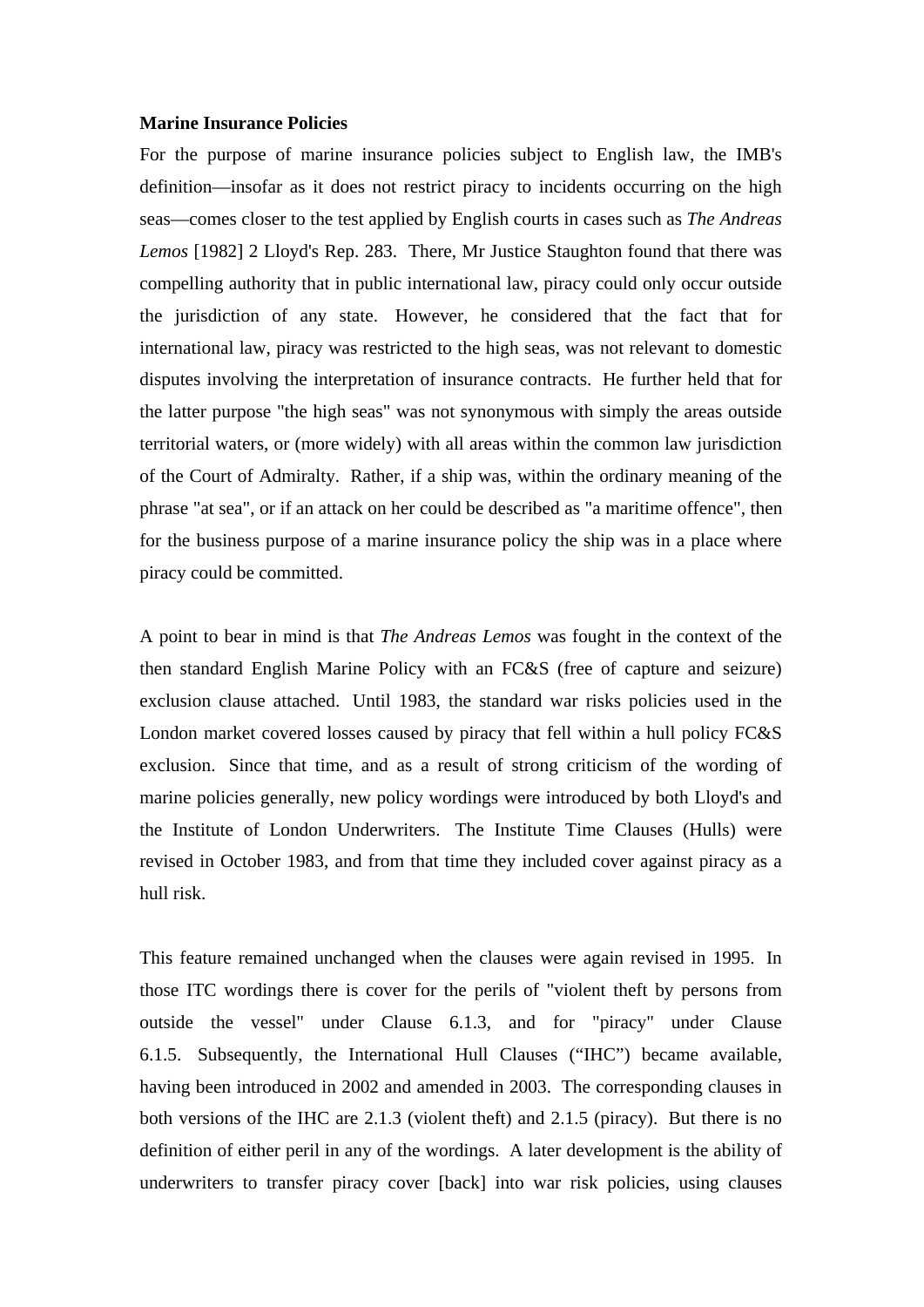drafted by the Joint Hull Committee and the Joint War Committee. One benefit of this, similar to a benefit of having hull insurance and war risks cover with the same underwriter, is to avoid difficulties in differentiating between piracy and terrorism. Use of the additional clauses is optional, and most hull and war risks policies do not incorporate them. A surprising number of policies are still written on the basis of the 1983 Clauses, which are preferred by many owners.

## **War Risks**

In their basic forms, the ITC (Hulls) 1983 and 1995 wordings, and the IHC 2003 wording, all exclude the consequences of war and civil war (etc); capture or seizure of a vessel other than as an act of piracy; and acts of terrorism or of a person acting maliciously or from a political motive—but they do so in slightly different terms. Both sets of war and terrorism exclusion clauses are classed as "paramount" and they claim to "override anything contained in this insurance inconsistent therewith." A more detailed commentary on the clauses, and on corresponding war risks cover, is outside the scope of this article, but we note that the clauses contain expressions (including "maliciously", and "political motive") which are largely subjective and which have not been examined to any great extent by the courts, and which accordingly may well give rise to disputes as to the extent of cover. As noted above, however, if piracy cover is put back into war risks insurance, or cover for both is with the same underwriter, this should remove some areas of difficulty.

### **Effects of Somali Piracy**

The severe disruptions and uncertainties caused by the actions of the Somali pirates have had a number of consequences, some of which could scarcely have been foreseen. A development in April 2008 was the capture by French special forces of six pirates who had hijacked the super-yacht *Le Ponant*, and the retrieval of part of a ransom that had been paid. The French achieved further success in September when they released hostages who had been held on the hijacked yacht *Carré d'As IV,* an occasion when French forces captured more pirates. Shortly afterwards the French navy started a limited convoy system, escorting merchant vessels through the Gulf of Aden. Subsequently, many other nations have deployed naval vessels on specific anti-piracy duties, either independently or as part of the European Union's NAVFOR Somalia (Operation Atalanta) formed in December 2008, or with the Combined